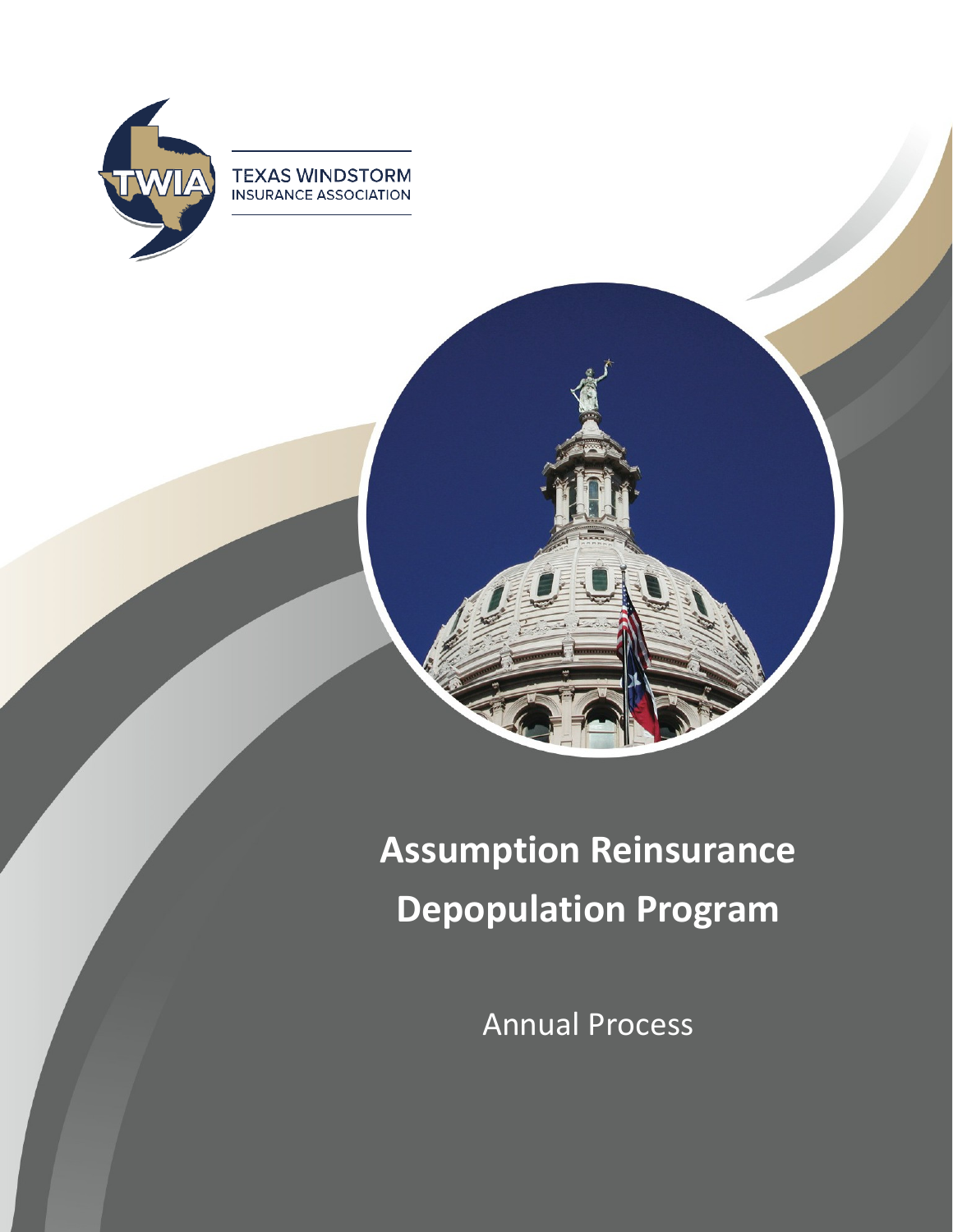

# **Annual Process for the**

# **Assumption Reinsurance Depopulation Program**

#### **Summary Timeline**

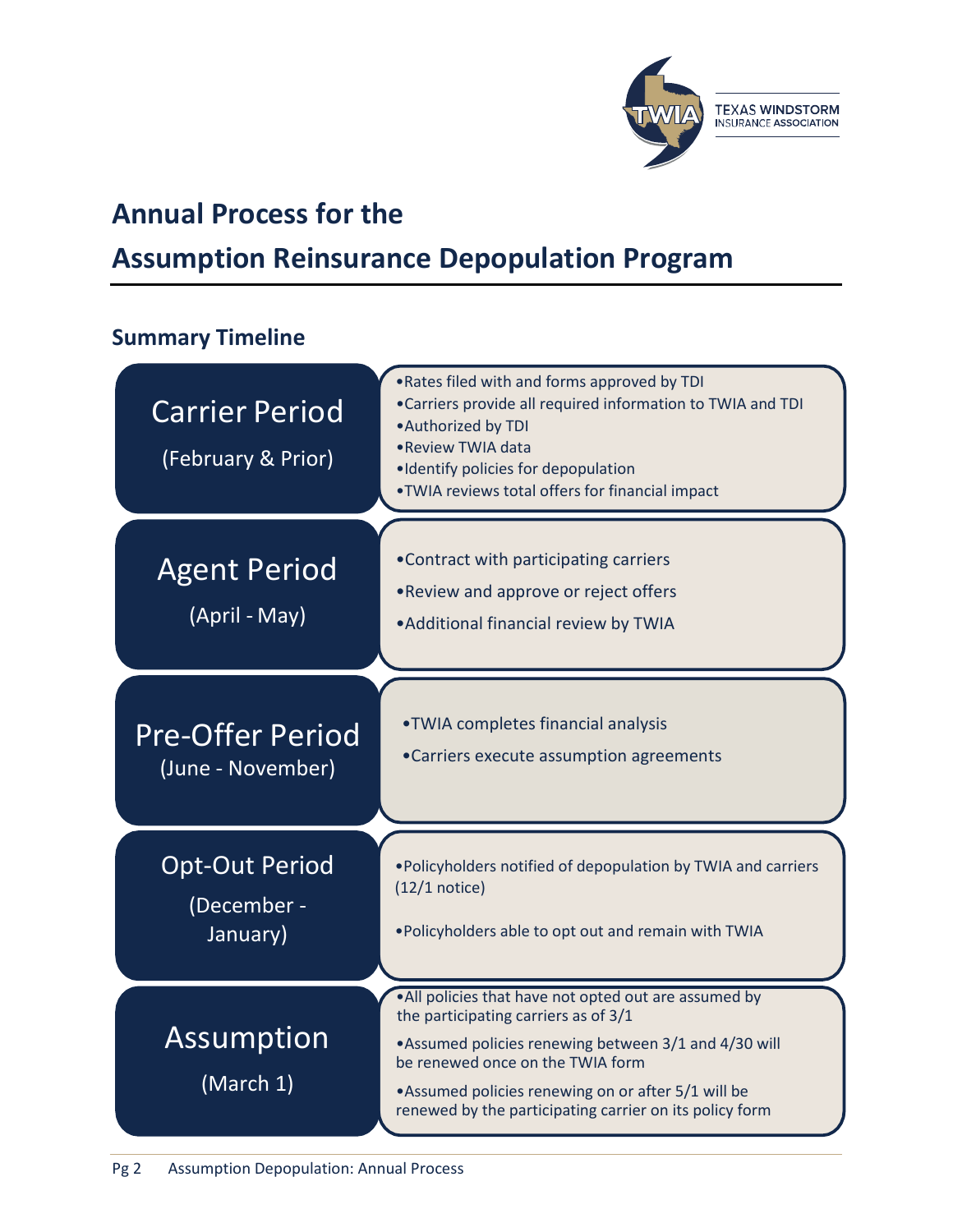

## **Annual Process**

| <b>Date</b>    | <b>Milestone</b>                                                      | <b>Details</b>                                                                                                                                                                                                                       |
|----------------|-----------------------------------------------------------------------|--------------------------------------------------------------------------------------------------------------------------------------------------------------------------------------------------------------------------------------|
| <b>Monthly</b> | <b>TWIA</b> depopulation<br>data updated                              | Data will be available through same portal as existing<br>voluntary depopulation process.                                                                                                                                            |
|                |                                                                       | (Carriers authorized to access data at any time after execution<br>of confidentiality agreement; however, official Assumption<br>Reinsurance data set available 1/15.)                                                               |
| 9/1            | Deadline for<br>carriers to apply<br>to TDI for<br>authority to write | Carriers not yet authorized to write business in Texas should<br>apply to TDI for a certificate of authority no later than 9/1.                                                                                                      |
| 10/1           | Carriers file rates and<br>forms with TDI                             | TDI reviews rate and coverage comparability $10/1 - 12/31$ .                                                                                                                                                                         |
|                |                                                                       | Carriers file forms, rates and rating rules with TDI, or submit a<br>supplemental "reference" filing if company will use forms<br>and/or rates already on file. Filing must include information<br>required under 28 TAC §5.4302(e). |
|                |                                                                       | Note: before a carrier may make an assumption reinsurance<br>offer, TDI must find that the participant's approved forms and<br>filed rates are generally comparable to TWIA's.                                                       |
| 10/1           | Carriers file<br>required financial                                   | TDI conducts financial review of carriers $10/1 - 12/31$ .                                                                                                                                                                           |
|                | information with<br>TDI                                               | Note: before a carrier may make an assumption reinsurance<br>offer, TDI must approve the financial capability of the carrier<br>and impose any necessary financial conditions on the carrier.                                        |
| 1/15           | Annual data set<br>uploaded                                           | Official data set for use in assumption reinsurance<br>depopulation process.                                                                                                                                                         |
|                |                                                                       | Data as of 12/31; new business received after this<br>date ineligible until following year.                                                                                                                                          |
|                |                                                                       | Policies renewing prior to assumption date will continue to be<br>included as renewed; policies cancelled or nonrenewed will be<br>removed.                                                                                          |
| $1/15 - 3/1$   | Carrier review<br>period                                              | Carriers review data to select policies for offers                                                                                                                                                                                   |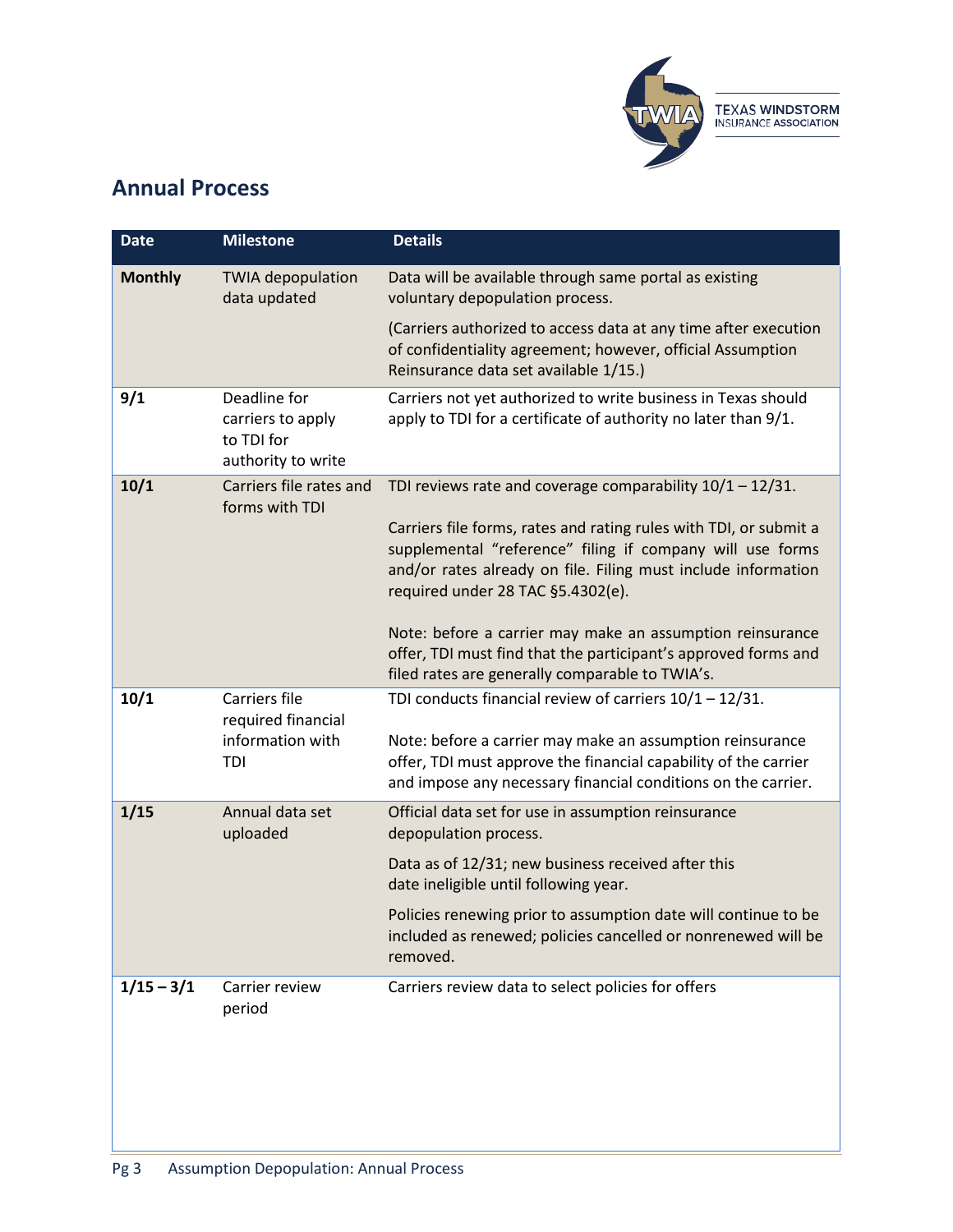

| <b>Date</b>                           | <b>Milestone</b>                                                  | <b>Details</b>                                                                                                                                                                                                                                                                                                                                                                                                                             |
|---------------------------------------|-------------------------------------------------------------------|--------------------------------------------------------------------------------------------------------------------------------------------------------------------------------------------------------------------------------------------------------------------------------------------------------------------------------------------------------------------------------------------------------------------------------------------|
| 3/1                                   | Carrier offer<br>deadline                                         | Carriers submit lists of policies from data set on which they are<br>requesting to make offers                                                                                                                                                                                                                                                                                                                                             |
| $3/1 - 3/31$                          | <b>TWIA Financial</b><br>Analysis &<br>Administrative<br>Period   | Initial financial analysis will be performed; if total offers<br>exceed maximum depopulation threshold, offers will be<br>reduced pro rata by TWIA.                                                                                                                                                                                                                                                                                        |
| $4/1 - 5/31$                          | TWIA depopulation<br>website available to<br>producers            | TWIA agents will be able to view and approve or reject any<br>offers on their policies.<br>(Agents must have entered into a limited servicing agreement<br>or been appointed by a depopulation carrier in order to<br>approve an offer by that carrier.)                                                                                                                                                                                   |
| $6/1 - 11/20$                         | <b>TWIA Financial</b><br>Analysis &<br>Administrative<br>Period   | All required financial analysis will be finalized and<br>communicated to TDI and the Texas Public Finance Authority<br>in accordance with disclosure and regulatory requirements.                                                                                                                                                                                                                                                          |
| 11/20                                 | Assumption<br>agreements to<br>carriers                           | TWIA will notify each company of approved offers and provide<br>an assumption agreement for those policies.                                                                                                                                                                                                                                                                                                                                |
| 12/1                                  | Notice of Offer<br>Letters to<br>Policyholders                    | Depopulation carriers will notify affected policyholders of<br>assumption offer.<br>TWIA will notify affected policyholders separately.                                                                                                                                                                                                                                                                                                    |
| $~12/3 - 1/31$<br>$(60 \text{ days})$ | Opt-out period for<br>policyholders                               | Policyholders able to opt out of depopulation during this<br>period; opt-outs processed through the TWIA depopulation<br>website.                                                                                                                                                                                                                                                                                                          |
| 2/15                                  | <b>Notice of Assumption</b><br>and Certificate of<br>Assumption   | TWIA will provide Notice of Assumption and carriers will<br>provide Certificate of Assumption to policyholders who<br>have not opted out.                                                                                                                                                                                                                                                                                                  |
| 3/1                                   | <b>Assumption of TWIA</b><br>policies by<br>depopulation carriers | Remaining policies will be assumed by depopulation carriers<br>on March 1. TWIA will continue issuing renewals on policies<br>effective through April 30. Depopulation carriers will begin<br>issuing policies directly for policies effective on or after May<br>1. Depopulation carriers are required to offer three renewals<br>on policies effective on or after May 1.<br>Claim services will be handled by the depopulation carrier. |